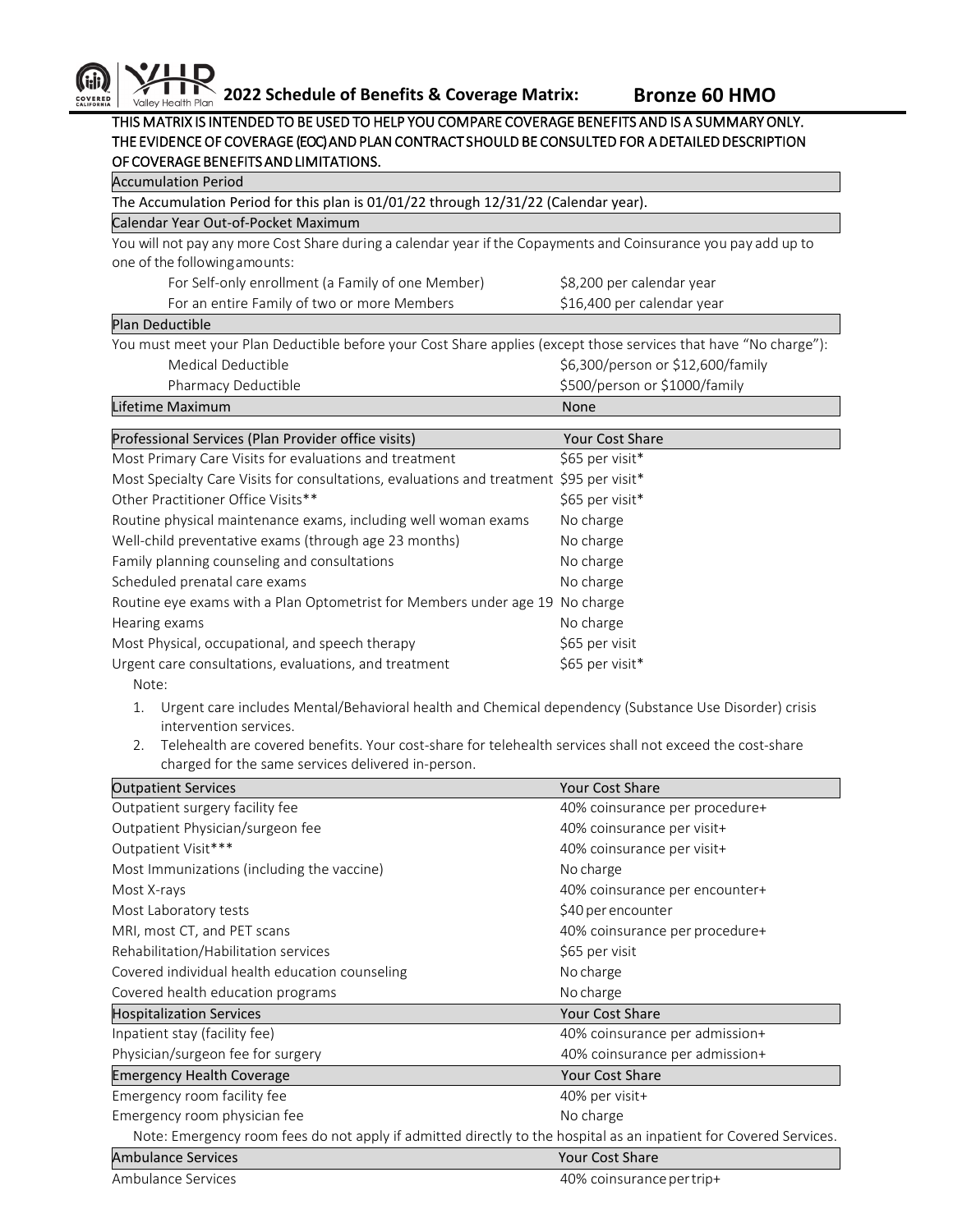**2022 Schedule of Benefits & Coverage Matrix: Bronze 60 HMO**  Valley Health Plan

COVERED

| <b>Prescription Drug Coverage</b>                                      |                                              | <b>Your Cost Share</b>                                               |  |  |
|------------------------------------------------------------------------|----------------------------------------------|----------------------------------------------------------------------|--|--|
| Covered outpatient items in accord with our drug formulary guidelines: |                                              |                                                                      |  |  |
| Tier 1                                                                 | At a Plan Pharmacy or our mail order service | \$18 for up to a 30-day supply+                                      |  |  |
| Tier 2                                                                 | At a Plan Pharmacy or our mail order service | 40% coinsurance up to \$500 per script for up<br>to a 30-day supply+ |  |  |
| Tier 3                                                                 | At a Plan Pharmacy or our mail order service | 40% coinsurance up to \$500 per script for up<br>to a 30-day supply+ |  |  |
| Tier 4                                                                 | Items at a Plan Pharmacy                     | 40% coinsurance up to \$500 per script for up<br>to a 30-day supply+ |  |  |

| Drug<br><b>Tiers</b> | Categories                                                                                                                      |
|----------------------|---------------------------------------------------------------------------------------------------------------------------------|
| 1                    | • Most generic drugs and                                                                                                        |
|                      | . Low cost preferred brands                                                                                                     |
| $\mathcal{P}$        | •Non-preferred generic drugs;                                                                                                   |
|                      | •Preferred brand name drugs; and                                                                                                |
|                      | • Any other drugs recommended by plan's pharmaceutical and therapeutics (P&T) committee based on drug safety, efficacy          |
|                      | and cost.                                                                                                                       |
| 3                    | .Non-preferred brand name drugs or:                                                                                             |
|                      | •Drugs that are recommended by P&T committee based on drug safety, efficacy and cost or;                                        |
|                      | •Generally have a preferred and often less costly therapeutic alternative at a lower tier.                                      |
| 4                    | • Drugs that are biologics and drugs that the Food and Drug Administration (FDA) or drug manufacturer requires to be            |
|                      | distributed through specialty pharmacies;                                                                                       |
|                      | • Drugs that requires the enrollee to have special training or; clinical monitoring;                                            |
|                      | • Drugs that cost the health plan (net of rebates) more than six hundred dollars (\$600) net of rebates for a one-month supply. |
|                      |                                                                                                                                 |

Note: Member's cost-sharing will be the lower of the pharmacy's retail price for a prescription drug or the applicable cost-sharing amount for the drug and such expenditures will accrue to the deductible and out-ofpocket maximum limit.

| Mental/Behavioral Health (MH) Services                                                                                    | Your Cost Share                             |
|---------------------------------------------------------------------------------------------------------------------------|---------------------------------------------|
| Inpatient:                                                                                                                |                                             |
| MH psychiatric hospitalization fee                                                                                        | 40% coinsurance per admission+              |
| MH psychiatric physician/surgeon fee                                                                                      | 40% coinsurance per admission+              |
| MH psychiatric observation                                                                                                | Included in psychiatric hospitalization fee |
| MH psychological testing                                                                                                  | Included in psychiatric hospitalization fee |
| MH individual and group treatment                                                                                         | Included in psychiatric hospitalization fee |
| MH individual and group evaluation                                                                                        | Included in psychiatric hospitalization fee |
| MH crisis residential program                                                                                             | 40% coinsurance per admission+              |
| Outpatient:                                                                                                               |                                             |
| MH office visits                                                                                                          | \$65 per visit*                             |
| MH monitoring of drug therapy                                                                                             | \$65 per visit*                             |
| MH individual and group treatment                                                                                         | \$65 per visit*                             |
| MH individual and group evaluation                                                                                        | \$65 per visit*                             |
| Outpatient, Other Items and Services:                                                                                     |                                             |
| Applied behavior analysis and behavioral health treatment                                                                 | \$65 per visit+                             |
| MH multidisciplinary treatment in an intensive outpatient                                                                 |                                             |
| psychiatric treatment program                                                                                             | \$65 per visit+                             |
| Neuropsychological testing                                                                                                | \$65 per visit+                             |
| MH partial hospitalization                                                                                                | \$65 per visit+                             |
| MH psychological testing                                                                                                  | \$65 per visit+                             |
| مسحام شموم وعاشاه ومحببيه شمس المعام وممتسوم والتاروع والمشامع والمستحدث والمستحدث والمستحدث ومستطافات والمتاركة المشعبان |                                             |

Note: Telehealth are covered benefits. Your cost-share for telehealth services shall not exceed the cost-share charged for the same services delivered in-person.